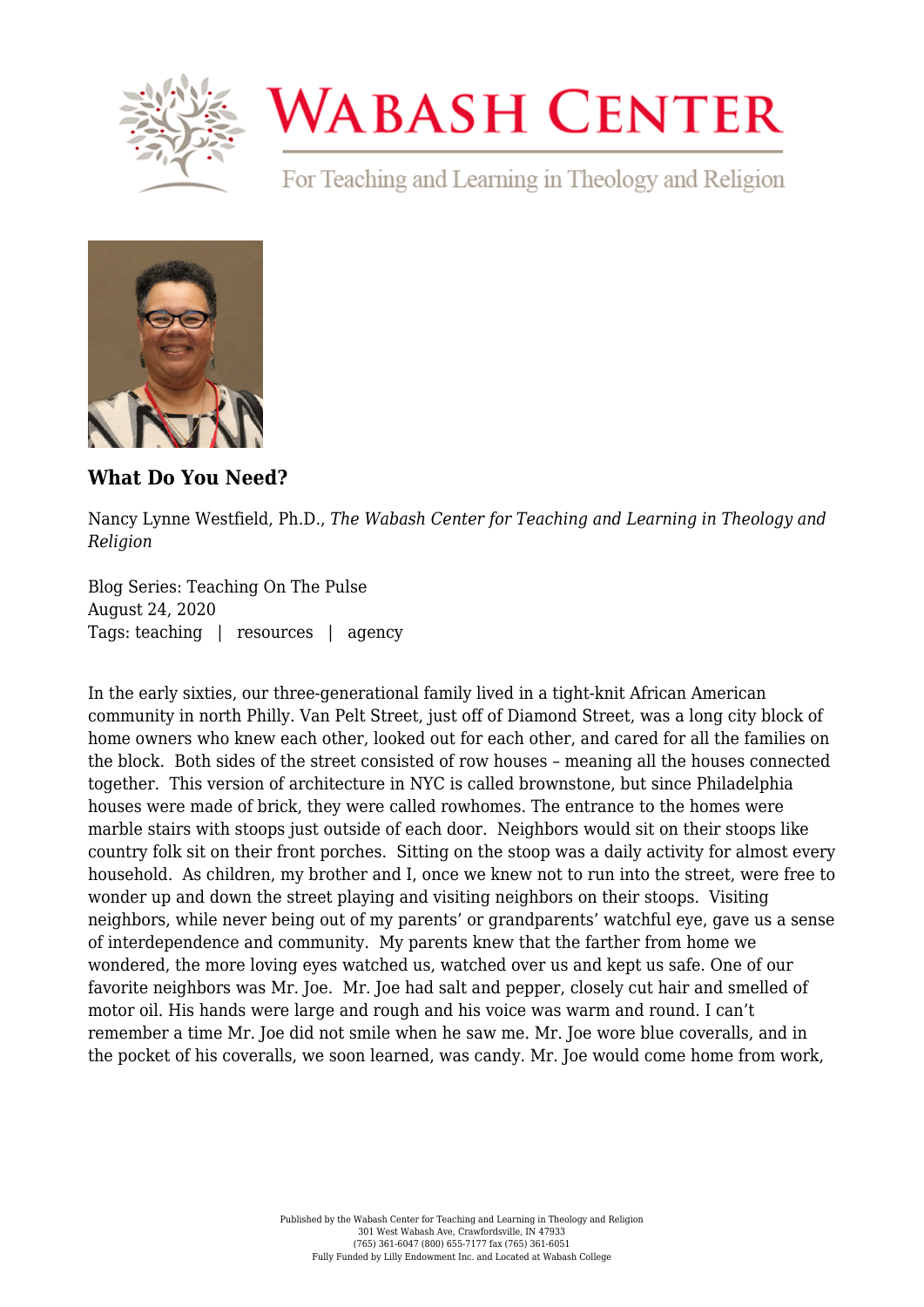go inside, then in short order, return to sit on his stoop. When my brother and I saw Mr. Joe on his stoop, we would go for a visit. Mr. Joe never disappointed – he was always glad for our visits and always offered us candy. If my brother was offered a piece of candy while I was not with him, he would say to Mr. Joe, "Can I have one for my sister?" And, Mr. Joe would say of course, reach back into his pocket and give my brother a second piece of candy. Brent would run home and give me my piece candy. If I was visiting Mr. Joe without Brent, and Mr. Joe gave me a piece of candy, I would simply say, "Thank you" to Mr. Joe, then run home and give my brother my piece of candy. Brent, seeing I only had one piece, would ask, "Why didn't you ask for one for me?" My brother and I soon learned I was too shy to ask, too shy to say anything other than "thank you" even to beloved neighbor Mr. Joe. As a child, I was unable to voice what I needed. Sometimes saying what you need seems intimidating and scary. By the way, Brent never took my one piece of candy for himself.

Years later, I was in a conversation with my Dean. The Dean had just taken the administrative post a few months before, and had scheduled conversations with each faculty person. The conversations were to get acquainted and to talk about curriculum participation. At my appointment, the Dean and I were having a congenial conversation. Then, his last question stumped me. The Dean asked me, "What do you need?" The question halted me. My hesitation was as much due to the way he asked the question, as the question itself. The Dean asked the question as if he intended to act upon my answer. Feeling the sincerity of the question gave it more gravity. In the moment, I felt disappointed that I had no real answer.

This was not like the moment with Mr. Joe when I was too shy to say what I needed. By the time I sat with the dean, I was a well-voiced scholar. The question posed by the dean revealed that I had not done sufficient reflection or imagination work to rise to the level of his inquiry. Indeed, what do I need to teach well, better, or differently?

The question was not a question of supplies. The Dean was not asking if I needed ink pens or a new desk chair. And, he was not asking about such things as Maslow's hierarchy of needs, nor was he making an inquiry about the existential nature of my being. The Dean was asking me what do you need in order to improve your teaching? What do you need to further immerse yourself in your own pedagogical project? What support do you need to engage the issues of your work? What can our intellectual community do to support your teaching agendas, practices, habits, or experiments? In this moment, I realized I had been so busy doing my project, I had taken little time to imaginatively reflect upon the doing of my project. I did not know what I needed and, in that moment, I could not say what I needed. Knowing what you need takes meditation, contemplation, inquiry, investigation, consideration, creativity and maybe -- conversations with friends that may involve drinking brown liquor, eating fatty foods and dancing.

At the risk of stating the obvious, change is here to stay. In this moment, to engage the question "what do you need?" requires a more than cursory understanding of the context our work inhabits. The changes wrought in higher education, in general, and in our classrooms, specifically, are many and large. This season of COVID 19 quarantine, the Black Lives Matter